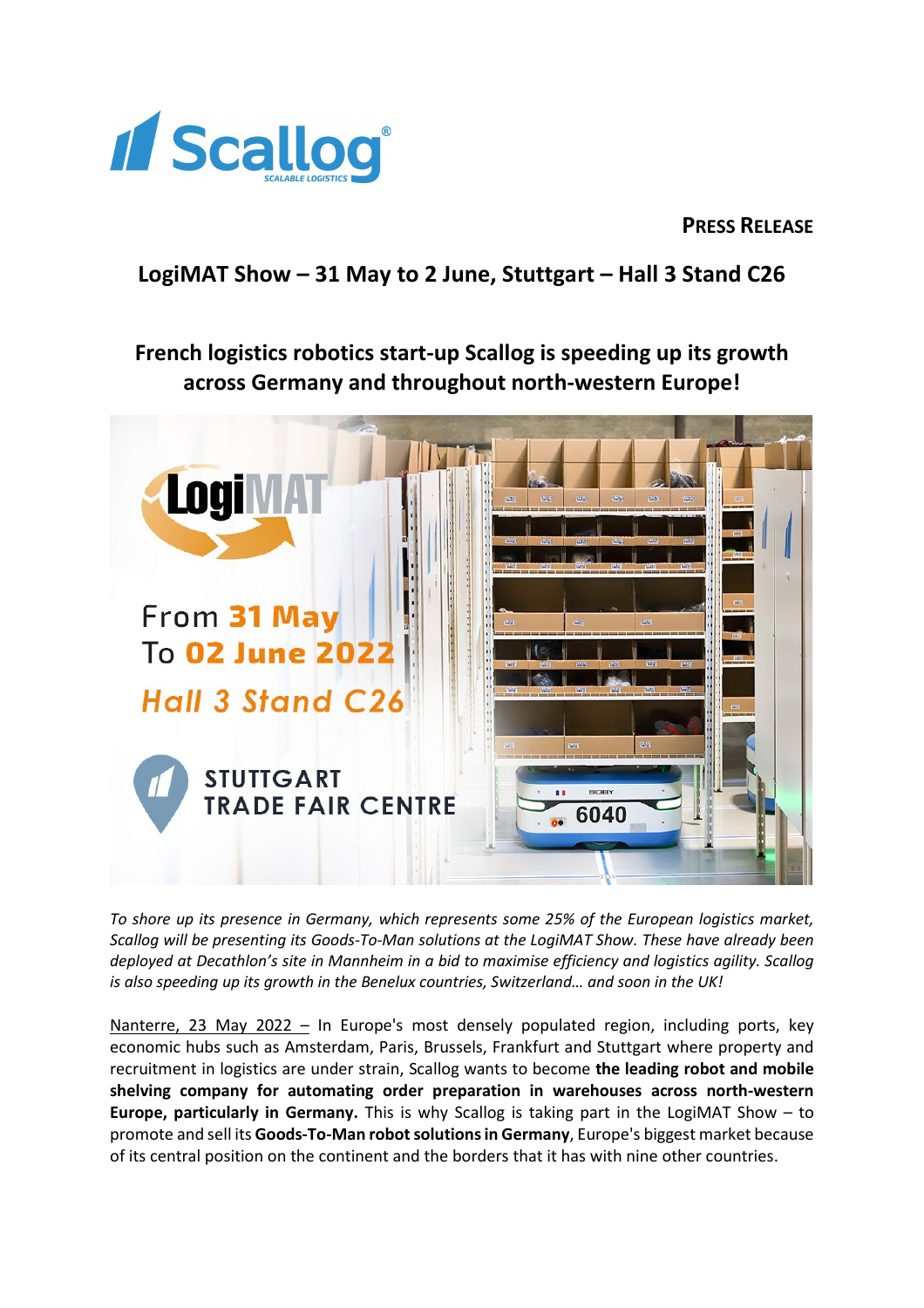Given the **logistics challenges posed by an omnichannel approach, the growth in e-commerce**  and the CSR focus of companies in Germany, Scallog's Goods-To-Man solutions – storage shelves transported by robots to people that it will be showcasing at LogiMAT – **address these challenges – with a great deal of agility and simplicity!** Their aim is to speed up order preparation and make it more reliable, optimising the **efficiency, agility and resilience of the logistics chain, while at the same time reducing arduous work in warehouses.**

As Olivier Rochet, CEO of SCALLOG tells us: *"Our taking part in this show is in line with our European growth strategy, and Germany is a key part of that strategy – because of its logistics leadership, its industrial culture, and its mature and highly competitive robotics market. We want to promote our value proposition among as many German companies as possible – a decidedly agile and scalable form of robotics which can drive automation and logistics performance, without creating upheaval or calling into question existing solutions in warehouses".*

Scallog will present its offering at the LogiMAT Show, an offering that sets itself apart from the others with its competitive advantages: a Goods-To-Man solution – a bespoke turnkey solution for automating retail picking, combining simplicity with fast deployment and execution. Indeed, Scallog stands out in its market thanks to **the speed and flexibility of its Goods-To-Man robotic solution**, which fits seamlessly in any logistics environment, together with **the software intelligence** that manages the process from start to finish **and its 'fail-free' system security**, which locks down 'sensitive' data from the supply chain, an increasingly popular target for cyber attacks.

Scallog also has an **experienced R&D team and a 'tailor-made' production unit** in France on the outskirts of Paris to manage **its value chain from start to finish, from the design through to the production of robotic solutions** in line with its European clients' requirements in innovation, quality and responsiveness.

**Scallog also has an ambitious partnership strategy** in place with well-known local intra-logistics companies. This means it can **now provide support for its clients and deploy its robots in over 30 countries!**

Over the next few months, Scallog also wants to bolster its presence in the Netherlands, gateway to Europe and global business centre for several centuries. Scallog will therefore be taking part in a key e-commerce logistics event – **the DELIVER show in Amsterdam on 8 and 9 June. The same can also be said of Belgium and Switzerland** where Scallog has numerous clients and a high level of cultural and geographical proximity.

In 2023, Scallog aims to **expand its partner network in north-western Europe, particularly the UK, and generate more than 50% of its turnover from exports**.

#### **About Scallog**

Founded in 2013, Scallog is a French company that develops, manufactures and markets robotics solutions for the logistics sector in order to increase warehouse flexibility and productivity for 3PL, e-commerce, distribution and manufacturing companies. Faced with evolving demands among B2C and B2B clients, particularly with regard to product availability and delivery, the Scallog solution ensures that they can accelerate their order picking and absorb activity spikes while reducing workloads for employees and spreading their investment. Scallog's 'Goodsto-Man' range incorporates the best smart decision-making and mobile robotics software, enabling logistics platforms to go one step further in terms of order picking flexibility and integrate automation more widely in their processes. With over 30 clients to its name and substantial funds raised, Scallog – the pioneer in scalable, flexible logistics robotics – is now aiming to boost its growth across Europe and internationally. [www.scallog.com](http://www.scallog.com/)